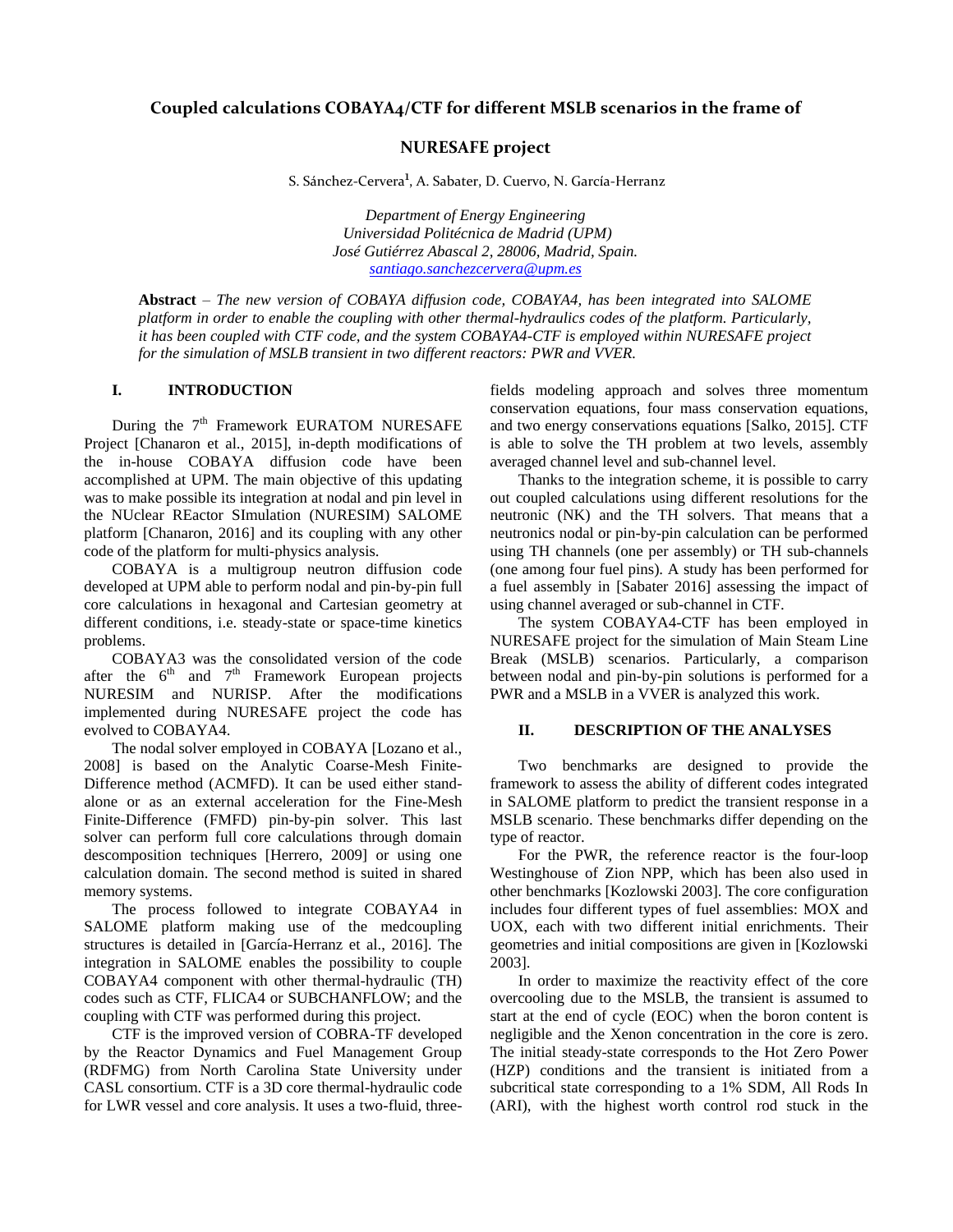overcooled area. Detailed information of the transient can be found in [Kliem et al., 2016].

 Since CTF is a TH code focused in the core (subchannel code) it does not predict the response of the plant, so time-dependant boundary conditions have been provided by Helmholtz-Center Dresden-Rossendorf (HZDR) using ATHLET system code.

Two transient simulations have been performed: a NK nodal calculation (hereafter referred as nodal) and a NK pinby-pin calculation (hereafter referred as PbP) using in both cases one TH channel per assembly. Cross-section libraries in both cases were generated using APOLLO2 lattice code and are fully consistent. They include, apart from two-group homogenized cross-section data, fuel assembly discontinuity factors and kinetic parameters.

Data are provided in NEMTAB-like format, that is, the data dependence on the state variables is specified through a multi-dimensional table look-up. COBAYA can then use a simple linear interpolation scheme to compute appropriate parameters at the required reactor conditions. To minimize the interpolation error, an optimisation process is used to set the grid of state variables values for branch calculations [Sánchez-Cervera, 2014]. This process refines the grid in the domain where keff is more sensitive to cross-section variation, which is assessed by computing adjoint-flux based sensitivity coefficients. The final state variables distribution is shown in Table I.

Table I. Optimized grid structure for the state variables (120 branch cases)

| State-variable                  | Data-points                   |
|---------------------------------|-------------------------------|
| Moderator density<br>$(kg/m^3)$ | 300 382.58 465.15 630.3 960.6 |
| Doppler temperature (K)         | 373 779.75 1186.5 2000        |
| Moderator temperature<br>(K)    | 373 495 617                   |
| Boron concentration             | 0.600                         |

Concerning the VVER, the definition of the transient has been derived from OECD VVER-1000 MSLB benchmark [Kolev, 2010]. The reference core is Kozloduy-6 Cycle 8 which is composed by a classical three-batch equilibrium cycle.

The MSLB transient is initiated at HFP by a large break of steam line 4 upstream of the steam intercept valve, outside the containment. Following the break and the scram signal, two of the most reactive peripheral control assemblies remain stuck out of the core, close to the location of maximum overcooling. Two scenarios have been specified. Scenario 1 is realistic, as used in the current licensing practice. Scenario 2 is pessimistic, assuming that the main coolant pump (MCP) of the faulted loop fails to trip on MSLB signal and all MCP remain in operation during the transient. The scram worth in Scenario 2 is assumed to be artificially reduced to about 50% of the real one by adjusting the absorption cross-sections in UOX-CR assemblies and by using this modified library. This allows for a significant return to power after scram in the 3D core NK/TH calculations, which is a good test for the coupling schemes. For transient simulation Scenario 2 is considered only.

The cross-section library was generated by INRNE also with APOLLO2 and it is available in two formats: compact and extended. The first one includes a correction in the down-scattering and discontinuity factors are implicitly included whereas the extended one provides them explicitly. Cross-sections are obtained for the state-points shown in Table II, which have been obtained applying the same optimization process than for the PWR. Notice that in this case the range of the moderator density is too broad so a high number of data-points is required.

Table II. Optimized grid structure for the state variables in VVER

| V V EK       |            |                            |        |
|--------------|------------|----------------------------|--------|
| <b>Boron</b> | Doppler T. | Mod. Dens.                 | Mod.T. |
| conc.(ppm)   | (K)        | $\frac{\text{(kg/m}^3)}{}$ | (K)    |
| 53           | 470        | 50                         | 470    |
|              | 852.5      | 76                         | 545    |
|              | 1235       | 102                        | 620    |
|              | 1617.5     | 128                        |        |
|              | 2000       | 154                        |        |
|              |            | 207                        |        |
|              |            | 259                        |        |
|              |            | 311                        |        |
|              |            | 363                        |        |
|              |            | 467.5                      |        |
|              |            | 572                        |        |
|              |            | 676                        |        |
|              |            | 885                        |        |

#### **III. PWR RESULTS**

#### **1. HZP Steady State**

The initial state of the reactor core before the MSLB has been computed. A fixed value of 0.99 for the effective multiplication factor was set following the specifications.

Results are summarized in Table III, where values of power peaking factors are included. The pin-by-pin solution predicted an axial power peaking factor Fz 1.2% higher than the nodal solution whereas the radial factor Fxy, defined as the maximum axially-integrated radial power per assembly, is 4.3% lower. Also Fq factor is higher in nodal case than in pin-by-pin.

Pin-by-pin calculation provides more detailed information. For example, the radial pin peaking factor is 14% higher than the assembly-averaged one, which indicates that there is a strong peaked distribution in the hot assembly.

Fig. 1 shows the radial power distribution of the core (axially-integrated) for the PbP calculation, averaged on the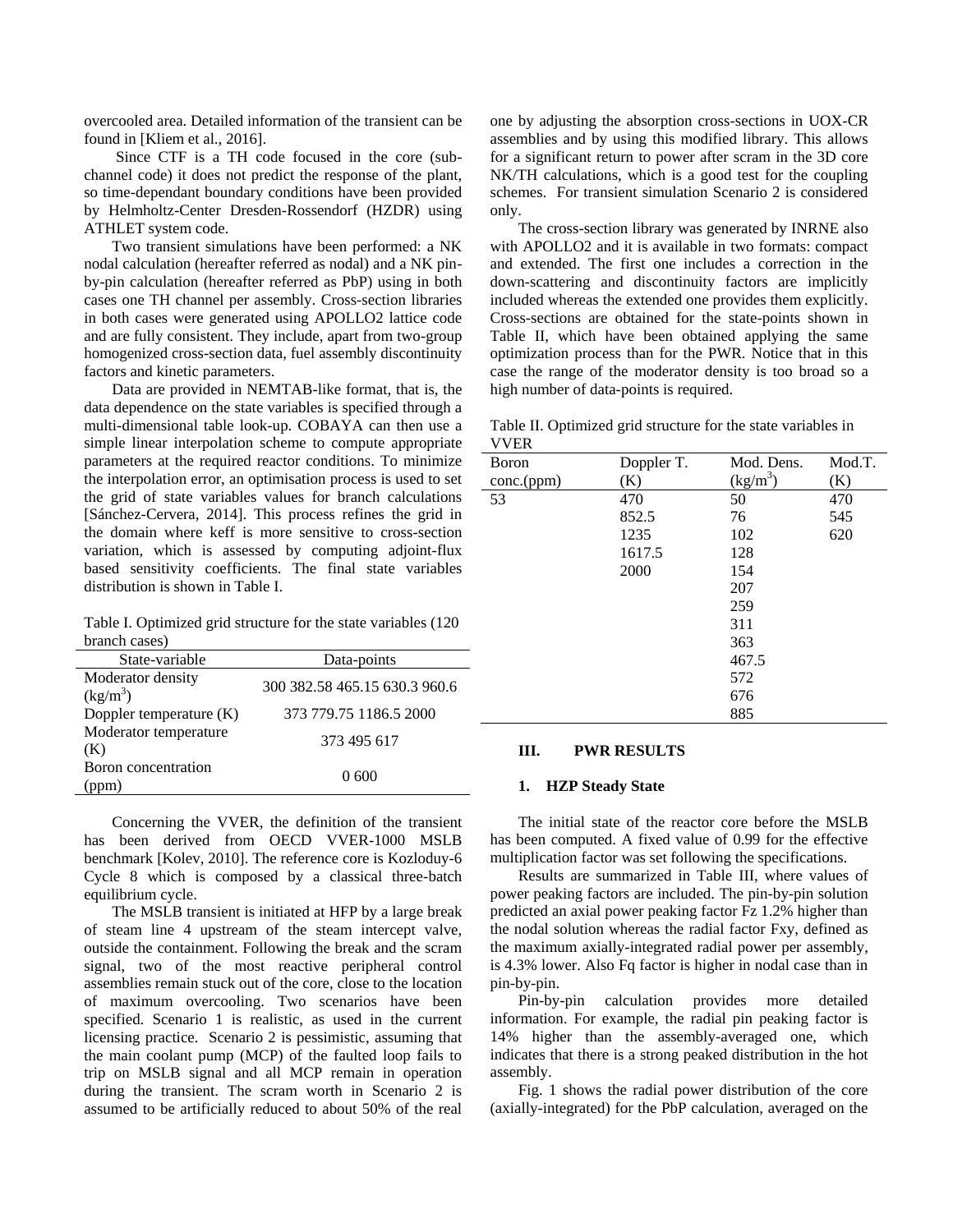assembly. It is easy to identify the position of the stuck rod. Fig. 2 includes the relative differences respect to the nodal calculation and maximum differences are obtained in the part diametrically opposite to the part with the withdrawn rod.

Concerning time consumption, the pin-by-pin calculation took around 3 hours on a single Intel Core i7 at 3.07 GHz, while the nodal calculation took around 3 min. on the same core.

Table III. Results for HZP calculations

|                                                         | COB4/PbP | COB4/nodal | Diff.    |
|---------------------------------------------------------|----------|------------|----------|
| Fixed keff                                              | 0.9900   | 0.9900     |          |
| Axial power peaking                                     | 1.96     | 1.93       | $-1.2\%$ |
| factor (Fz)<br>Radial assembly                          |          |            |          |
| peaking factor                                          | 7.67     | 7.93       | 4.3%     |
| $(F_{xy}$ assembly)                                     |          |            |          |
| Radial pin peaking                                      | 8.77     |            |          |
| factor $(F_{xy \text{ pin}})$                           |          |            |          |
| Hot spot power                                          |          |            |          |
| peaking factor                                          | 15.06    | 15.40      | 2.3%     |
| $(F_q$ assembly)                                        |          |            |          |
| Hot spot power                                          |          |            |          |
| peaking factor                                          | 17.22    |            |          |
| $(F_{q \; \: \underline{\rho} \text{\scriptsize{in}})}$ |          |            |          |



Fig. 1. Axially-integrated radial power distribution for the pin-by-pin calculation (averaged on the assembly)

|                                                     |  |  |  | -8% -6% -7% -6% -6% -3% -5%                                           |  |  |  |    |
|-----------------------------------------------------|--|--|--|-----------------------------------------------------------------------|--|--|--|----|
|                                                     |  |  |  | -9% -8% -7% -8% -6% -6% -4% -6% -3% -5% -5%                           |  |  |  |    |
|                                                     |  |  |  | -9% -7% -8% -8% -7% -7% -5% -5% -4% -5% -4% -3% -3%                   |  |  |  |    |
|                                                     |  |  |  | -8% -8% -9% -7% -6% -6% -7% -4% -2% -3% -5% -4% -4%                   |  |  |  |    |
|                                                     |  |  |  | -8% -7% -8% -7% -6% -6% -5% -6% -3% -3% -2% -3% -3% -2% -3%           |  |  |  |    |
|                                                     |  |  |  | -6% -8% -7% -6% -6% -7% -6% -5% -4% -4% -2% -1% -2% -3% -1%           |  |  |  |    |
|                                                     |  |  |  | -7% -6% -7% -6% -5% -6% -5% -4% -3% -2% -1% -1% -2% 0% -1%            |  |  |  |    |
|                                                     |  |  |  | -6% -6% -5% -7% -6% -5% -4% -3% -1% 0% 0% 0% 2% 0% 0%                 |  |  |  |    |
|                                                     |  |  |  | -6% -4% -5% -4% -3% -4% -3% -1% 1% 2% 4% 2% 1% 2% 1%                  |  |  |  |    |
|                                                     |  |  |  | $-3\%$ $-6\%$ $-4\%$ $-2\%$ $-3\%$ $-4\%$ $-2\%$ 0% 2% 3% 3% 4% 2% 0% |  |  |  | 3% |
| -5% -3% -5% -3% -2% -2% -1% 0% 4% 3% 4% 2% 1% 3% 1% |  |  |  |                                                                       |  |  |  |    |
|                                                     |  |  |  | -5% -4% -5% -3% -1% -1% 0% 2% 4% 2% 1% 2% 1%                          |  |  |  |    |
|                                                     |  |  |  | -5% -3% -4% -3% -2% -2% 2% 1% 2% 1% 2% 2% 0%                          |  |  |  |    |
|                                                     |  |  |  | -5% -4% -2% -3% 0% 0% 2% 0% 3% 1% 0%                                  |  |  |  |    |
|                                                     |  |  |  | $-3\% -1\% -1\%$ 0% 1% 3% 1%                                          |  |  |  |    |
|                                                     |  |  |  |                                                                       |  |  |  |    |



#### **2. Transient**

Due to the overcooling caused by the MSLB event (occurring at 0 s), there is a positive reactivity insertion in the reactor dominated by a large negative temperature coefficient of the coolant. The evolution of the core reactivity is shown in Fig. 4. Starting from -1000 pcm, which corresponds to the fixed value in k-effective in the initial steady state, the reactivity increases. The change in the slope at  $\sim$ 15 s reflects the change in the water inlet temperature and mass flow rate produced by the closing of the Main Steam Isolation Valve (MSIV) in the steam generator. The time history of those variables, provided by ATHLET and taken as boundary conditions by COBAYA, is represented in Fig. 5 and 6.

The core reaches criticality at  $\sim$  28 s and maximum overcriticality at ~40 s, when a power excursion takes place. The consequent increase in the fuel temperature (see Fig. 7) leads to a negative reactivity insertion due to Doppler feedback effect so that the core reactivity decreases progressively.

The evolution of the total power can be seen in Fig. 3. The initial power excursion is followed by a smoother rise, reaching a maximum value around 240 MW at 89 s. The delay between the core criticality and the sudden rise of power is explained by the time characteristics of the delayed neutrons, which determine the kinetic transient response since reactivity keeps always below 1\$. Detailed values are provided in Table IV.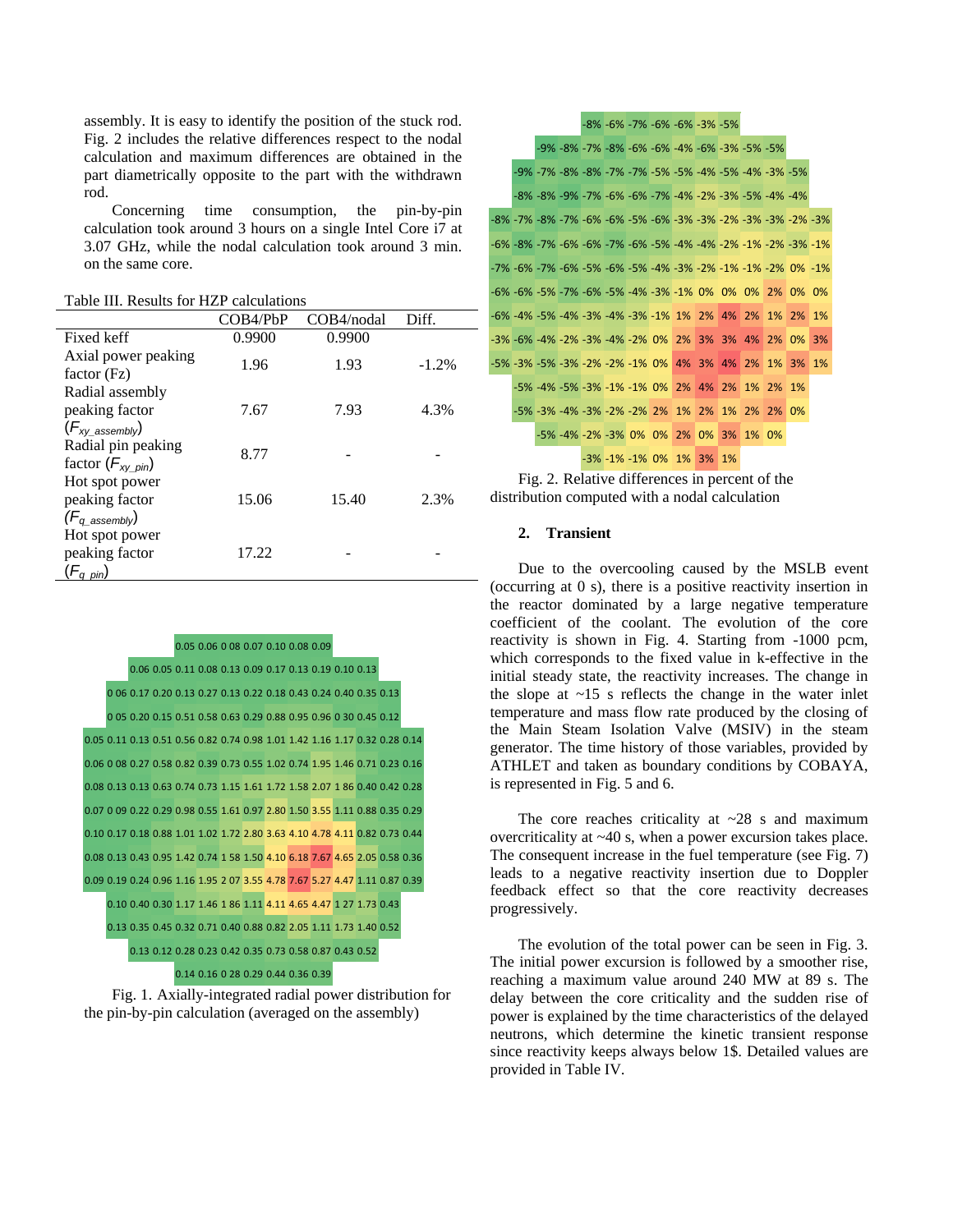*M&C 2017 - International Conference on Mathematics & Computational Methods Applied to Nuclear Science & Engineering, Jeju, Korea, April 16-20, 2017, on USB (2017)* 

|                      | COBAYA4/PbP |                    | COBAYA4/Nodal |                    |  |
|----------------------|-------------|--------------------|---------------|--------------------|--|
|                      | Time $(s)$  | Value              | Time(s)       | Value              |  |
| Core<br>criticality  | 28.5 s.     |                    | 28            |                    |  |
| Max.<br>reactivity   | 41          | 387.6<br>pcm       | 40.5          | 403.0<br>pcm       |  |
| Max.core<br>power    | 89          | 240.3<br><b>MW</b> | 88.5          | 236.6<br><b>MW</b> |  |
| Return<br>subcritic. | 106.5       |                    | 111           |                    |  |

Table IV. Comparison of parameters

Both nodal and pin-by-pin solutions provide similar results. However, slight differences can be found. For example, the power excursion in PbP presents  $a \sim 1$  s delay. When comparing peak factors the differences become higher. Fig. 8 shows the evolution of the radial assemblyaveraged peaking factor Fxy and it can be checked that PbP solver predicts a lower solution than the nodal one during the whole transient



Fig. 3. Power evolution during the MSLB in a PWR



Fig. 4. Reactivity evolution during the MSLB in a PWR



(boundary condition)





Fig. 7. Average fuel temperature during the MSLB in a PWR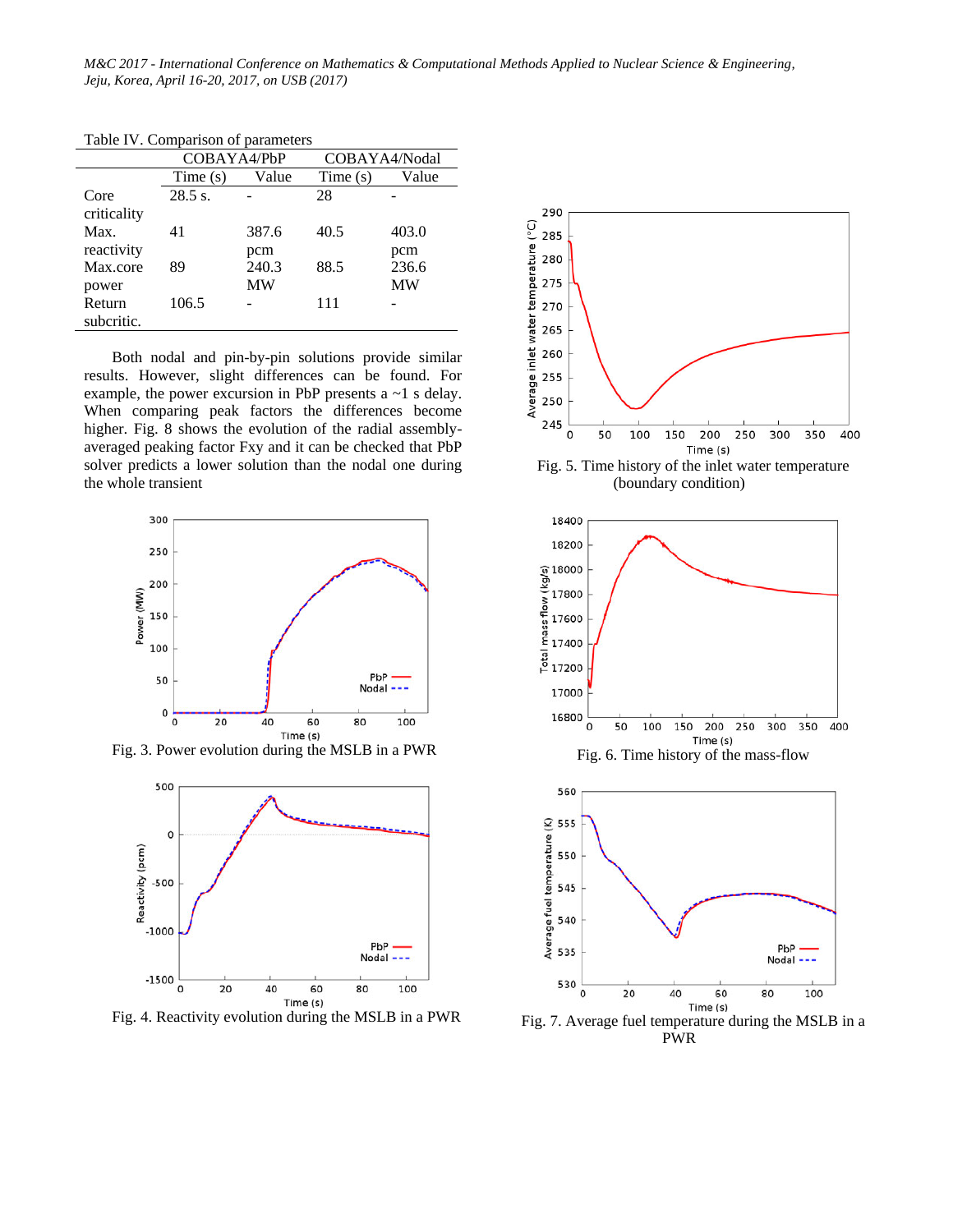

during the MSLB in a PWR

#### **IV. VVER RESULTS**

#### **1. Steady State**

According to [Kolev, 2016a] a set of states is defined, with different configurations of control rods banks and combining the two scenarios. These states are shown in Table V. Table VI includes the results obtained with COBAYA4 for the different HZP states and using the compact library. These results are in very good agreement with other codes such as DYN3D, as can be checked in [Kolev, 2016a]. The axial power distribution of one HZP case (case 0) is represented in Fig. 9. At HZP state the axial offset is positive, that is, the peak power is in the upper part of the core because there is no TH profile and there is more fissile material in this part due to the burnup of previous cycle.



Fig. 9. Axial power distribution at HZP for VVER

|  | Table V. Definition of steady-state cases |  |  |  |
|--|-------------------------------------------|--|--|--|
|--|-------------------------------------------|--|--|--|

| <b>State</b>   | TH<br>conditions | Control rod position                             | Scenario      |
|----------------|------------------|--------------------------------------------------|---------------|
| 0              | <b>HZP</b>       | Groups 1-10 ARO                                  | 1             |
| 1a             | <b>HZP</b>       | Groups 1-5 up,<br>$6 - 81\%$ wd,<br>$7-10$ down  |               |
| 1b             | HZP              | Groups 1-10 ARI                                  | 1             |
| $\mathfrak{D}$ | <b>HFP</b>       | Groups 1-9 ARO,<br>$10$ is $80%$ wd              | $\mathcal{L}$ |
| 3              | HZP              | Groups 1-10 ARI<br>#90 is 100% wd                |               |
| 4              | HZP              | Groups 1-10 ARI<br>#140 is 100% wd               | $\mathcal{L}$ |
| 5              | HZP              | Groups 1-10 ARI<br>#117 & #140 are<br>$100\%$ wd | 2             |

| Table VI. Summary of COBAYA4 results at |
|-----------------------------------------|
| HZP states in VVER                      |

| $1121$ states III $\gamma$ $\gamma$ LIX |         |       |       |
|-----------------------------------------|---------|-------|-------|
| <b>State</b>                            | k-eff   | Fxy   | Fz.   |
|                                         | 1.02534 | 1.341 | 2.983 |
| 1a                                      | 0.98804 | 1.406 | 2.001 |
| 1b                                      | 0.94823 | 1.454 | 2.713 |
| $1b$ -sc $2$                            | 0.99727 | 1.407 | 2.859 |
| 3                                       | 0.95709 | 8.354 | 2.323 |
|                                         | 0.99792 | 1.800 | 2.835 |
| 5                                       | 0.99891 | 2.504 | 2.801 |

HFP simulation is performed with compact and extended libraries and the axial distribution is shown in Fig. 10. In this case the profile is flatter than in HZP cases thanks to the TH profile. The distribution of the different variables can be plotted using SALOME platform. In Fig. 11 the axial and radial distributions of the moderator density, fuel temperature and moderator temperature are represented.



Fig. 10 Axial power distribution at HFP for VVER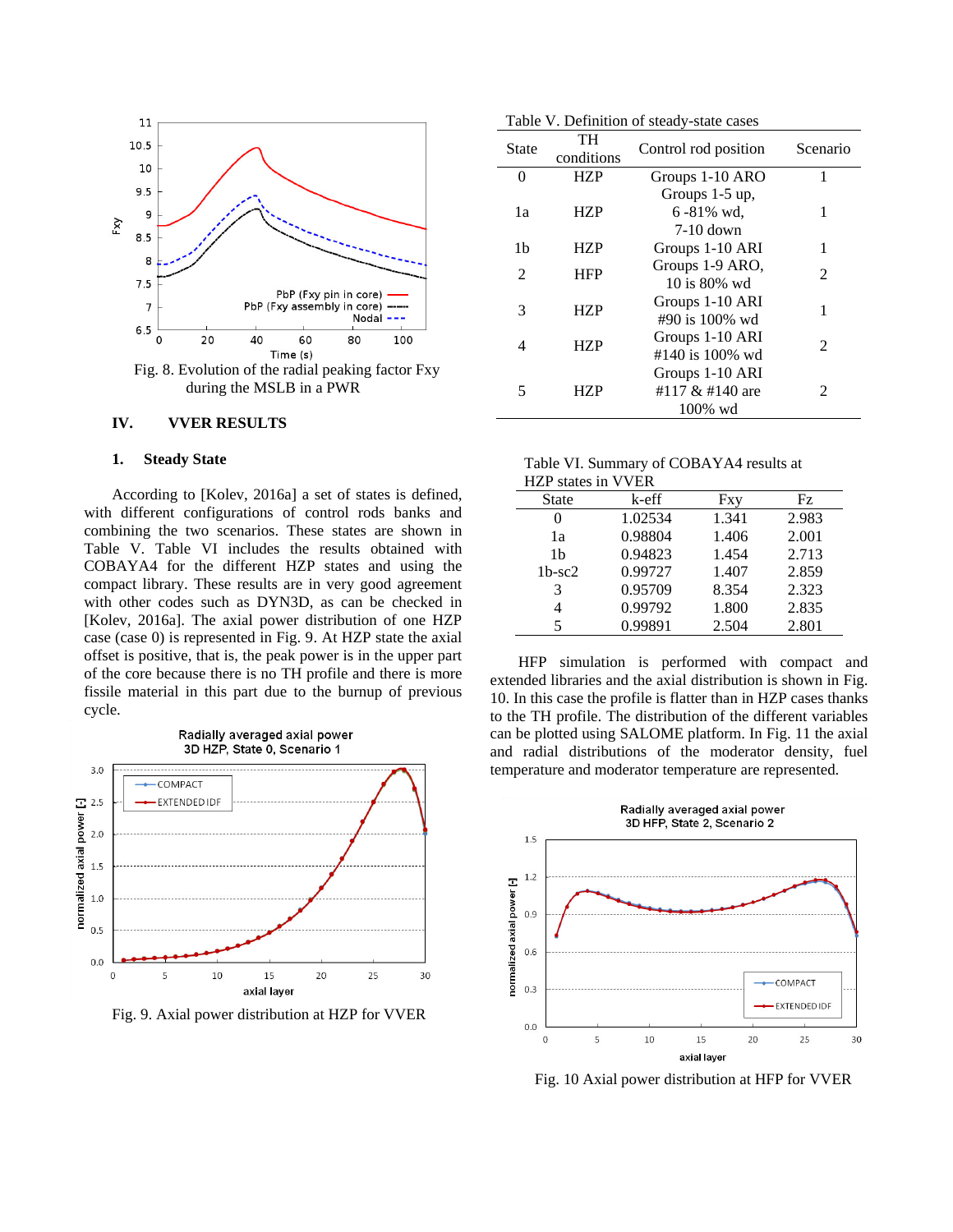

Fig. 11.Distribution of moderator density (l), fuel temperature (c) and moderator temperature (r) at HFP for VVER

#### **2. Transient**

Figure 12 shows the predicted time history of total core power. Coupled code results obtained with COBAYA3/FLICA4, COBAYA4/CTF and DYN3D/CTF are compared code-to-code. A significant return to power can be seen, with a maximum of about 70% of the nominal rated power. This power is released mainly in the overcooled sector around the stuck rods locations. The hot assembly is #129, located between the two rods stuck out of the core. Figure 13 compares solutions in the radial power distribution at the time of maximum overcooling when using compact library versus extended with COBAYA4/CTF system. Stuck rods are emphasized in red color and rest of rods in blue. Both libraries are in agreement.

Fig 14. To Fig. 16 show the evolution of the core average Doppler temperature, moderator density and coolant temperature for DYN3D/CTF and COBAYA4/CTF solutions. In all cases the agreement is very good.



Fig. 12. Power evolution during the MSLB in a VVER

Fig. 13. Radial power distribution during the MSLB in VVER at time of maximum overcooling computed with COBAYA4/CTF with compact and extended libraries



Fig. 14. Core average Doppler temperature evolution during the MSLB in a VVER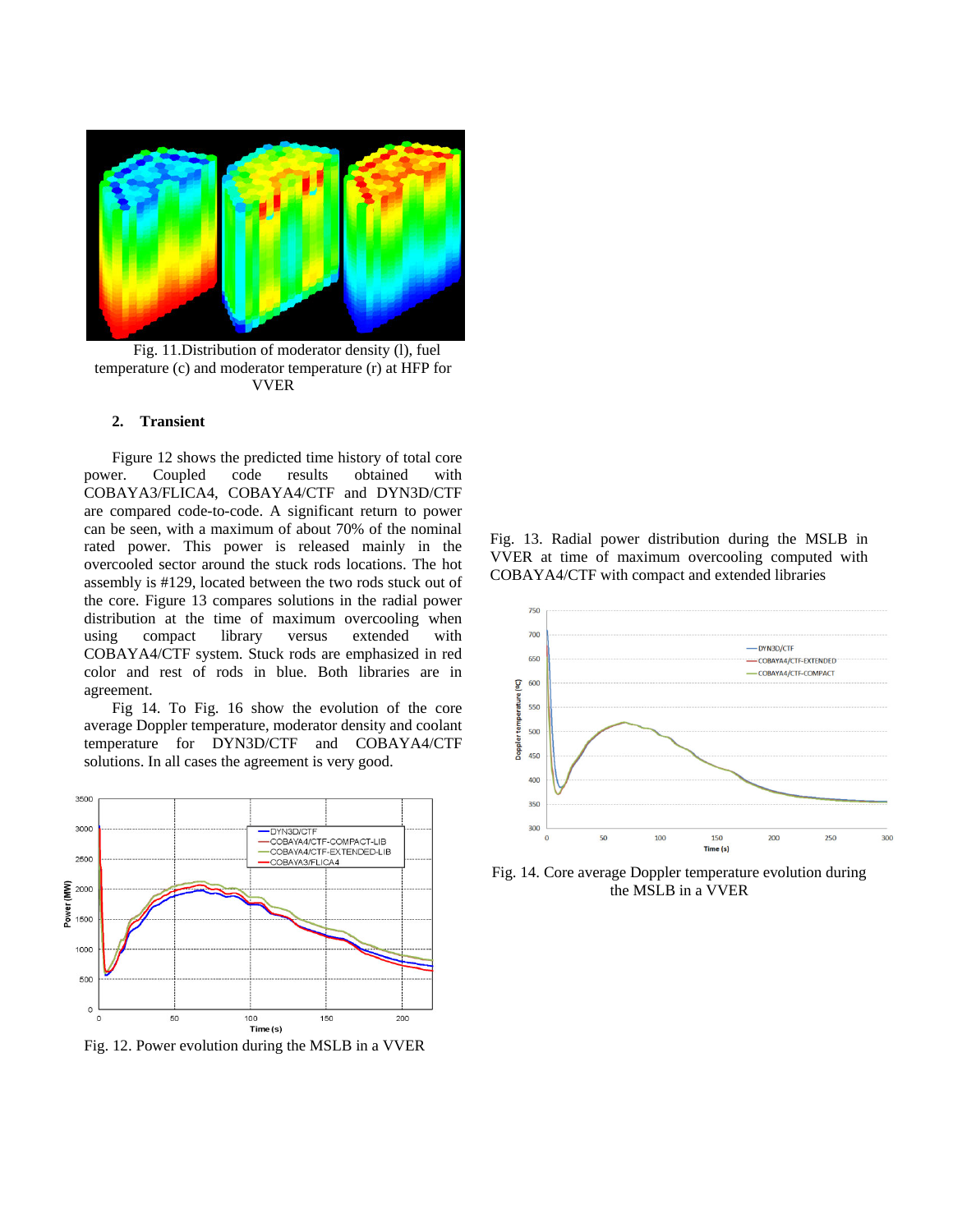

Fig. 15. Core average moderator density evolution during the MSLB in a VVER



Fig. 16. Core average coolant temperature evolution during the MSLB transient in a VVER

Others results such as comparisons in peak factors, and CFD calculations to study the impact of vessel mixing modeling are included in [Kolev, 2016b].

### **V. CONCLUSIONS**

The coupled system COBAYA4/CTF has been applied to a couple of MSLB transient benchmarks defined in the frame of NURESAFE project. In PWR, pin-by-pin and nodal solutions were computed using in both cases assembly-based thermal-hydraulic channels. While global parameters, such as the total power or reactivity along the transient, were not very influenced by the neutronics refinement, differences in assembly-averaged peaking factors up to 4% were found between both calculations.

In VVER, COBAYA results are in very good agreement in HZP cases with DYN3D as well as in the transient where power evolution is very similar with other systems like DYN3D/CTF.

Both benchmarks constitute a verification exercise of the new code COBAYA4. This work shows the new capabilities acquired in the code and its great potential as simulation tool thanks to the work carried out by UPM team during NURESAFE project.

#### **REFERENCES**

1. Chanaron, B., Ahnert, C., Crouzet, N., Sanchez, V., Kolev, N., Marchand, O., Kliem, S., Papukchiev, A. "Advanced multi-physics simulation for reactor safety in the framework of the NURESAFE project" *Annals of Nuclear Energy* **84**, 166 – 177. (2015)

2. Chanaron, B., Kliem, S., Bestion, D., Lakehal, D., Crouzet, N. "Overview of the NURESAFE European Project" *Nucl. Eng. Dsgn.*, submitted (2016)

3. Lozano J. A., García-Herranz, N., Ahnert, C., Aragonés, J. M. "The analytic nodal diffusion solver ANDES in multigroups for 3D rectangular geometry: Development and performance analysis" *Annals of Nuclear Energy* **35**(12), 2365-2374. (2008)

4. Herrero J.J., Jiménez J., Aragonés J. M., Ahnert C. "Performance of whole core pin-by-pin calculations by domain decomposition through alternate dissections in steady state and transient calculations" *Proc. M&C 2009*, May 3–7, 2009, Saratoga Springs, New York.

5. García-Herranz, N., Cuervo, D., Sabater, A., Rucabado, G., Sánchez-Cervera, S., Castro, E. "Multiscale neutronics/thermal-hydraulics coupling with COBAYA4 code for pin-by-pin PWR transient analysis" *Nucl. Eng. Dsgn.*, submitted (2016)

6. Salko R. and Avramova M. "CTF Subchannel Thermal-Hydraulics Code (CTF) Theory Manual" CASL-U-2015- 0054-000. (2015)

7. Sabater, A., Cuervo, D., Sánchez-Cervera, S. "Comparison of subchannel and averaged channel thermalhydraulic descriptions on coupled pin-by-pin neutronic calculations" *ANS Winter Meeting,* Las Vegas, Nevada, November 6-10, 2016, American Nuclear Society (2016)

8. Kozlowski T., Downar T. *OECD/NEA and US-NRC PWR MOX/UO2 Core Transient Benchmark, Final Specifications,* NEA/NSC/DOC (2003)

9. Kliem, S., Kozmenkov, Y., Hadek, J., Perin, Y., Fouquet, F., Bernard, F., Sargeni, A., Cuervo, D., Sabater, A., Sánchez-Cervera, S., García-Herranz, N., Zerkak, O., Ferroukhi, H., Mala, P. "Testing the NURESIM platform on a PWR main steam line break benchmark" *Nucl. Eng. Dsgn.*, submitted (2016)

10. Sánchez-Cervera, S., García-Herranz, N., Herrero, J.J. Cabellos, O. "Optimization of multidimensional crosssections tables for few-group core calculations" *Annals of Nuclear Energy* 69,226-237 (2014)

11. Kolev, N.P. et al, "VVER-1000 Coolant transient benchmark Phase II (V1000CT-2), Vol.2, Final Specifications of the VVER-1000 MSLB problem", NEA/NSC/DOC 2006(6) © OECD 2010

12. Kolev, N.P., Spasov, I., Zheleva, N., Todorova, G., Petrov N., Ivanov, P., Mitkov, S., Kamenscic, O., Hadek, J., Vyskocil, L., Jimenez, J., Sanchez, V., Sánchez-Cervera, S., Garcia-Herranz, N., Sabater, A. and Cuervo, D. "Higher